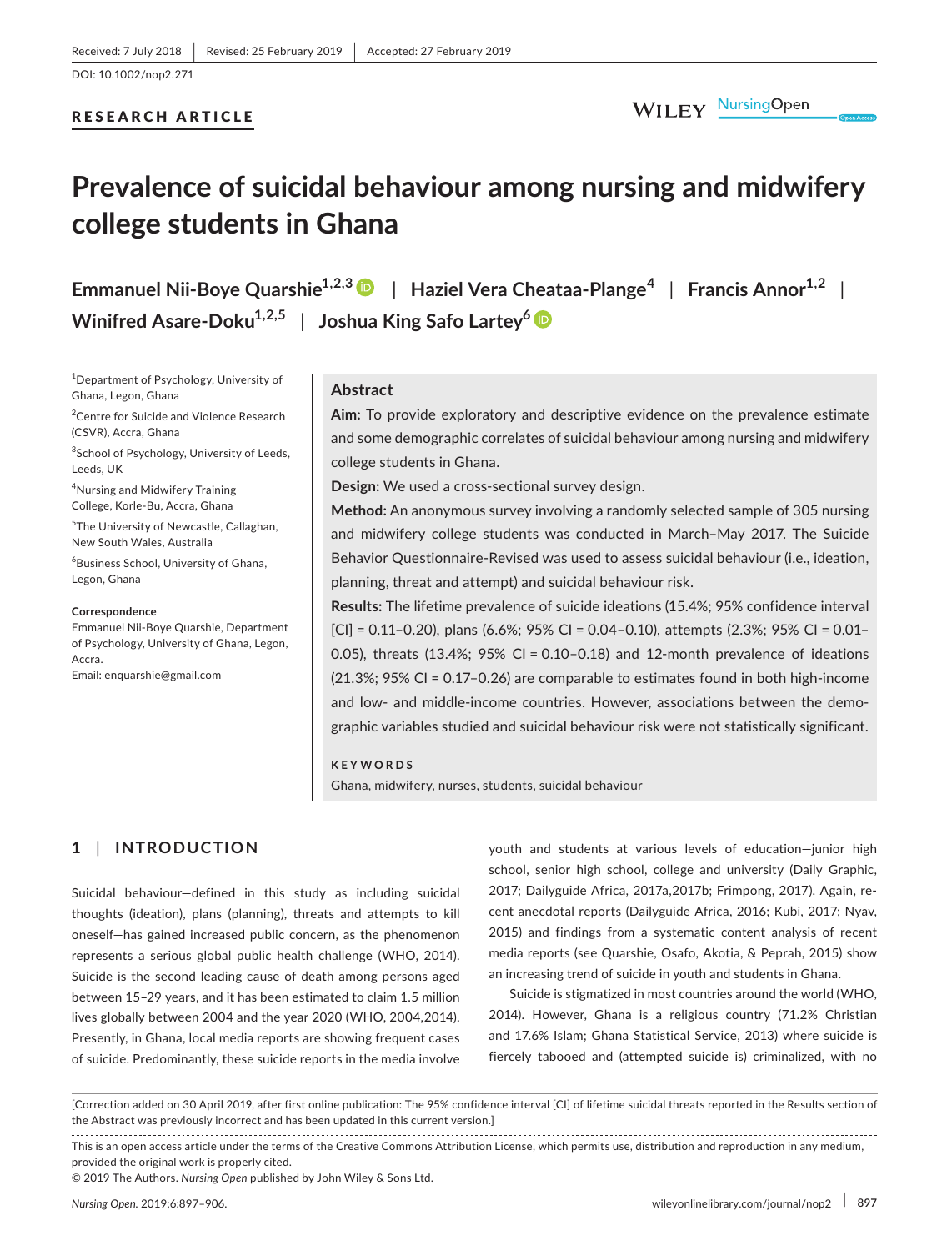**898 WII FY** NursingOpen 200ARSHIE ET AL.

official database or national formal statistics on the prevalence, trends and characteristics of the phenomenon in the country (Osafo, Akotia, Andoh‐Arthur, & Quarshie, 2015). Although some previous studies from Ghana (Eshun, 2003; Knizek, Akotia & Hjelmeland, 2011; Osafo, Hjelmeland, Akotia, & Knizek, 2011) have explored the socio‐cultural determinants of suicidal ideation and the attitudes of university students towards suicide, generally, primary research ex‐ amining the prevalence, correlates, risks and protective factors re‐ lated to suicidal behaviour among adolescents and youth in Ghana remains scant (Asante, Kugbey, Osafo, Quarshie, & Sarfo, 2017; Quarshie et al., 2015). More pointedly, primary studies with focus on the phenomenon in college nursing and midwifery students in Ghana are unavailable, although there are local media reports of sui‐ cidality among this category of students (Frimpong, 2017).

Globally, recent studies have widely reported mental disorders and suicidal behaviours among university and college students in general, with suicidal ideations and other related mental health chal‐ lenges being more frequent in females and adolescents (Amanya, Nakitende, & Ngabirano, 2018; Auerbach et al., 2016; Eskin et al., 2016; Han et al., 2016; Li et al., 2014; Mortier et al., 2015,2017; Okwaraji & En, 2014; Yang, Zhang, Sun, Sun, & Ye, 2015). However, studies with focus on estimating the prevalence and determining the socio‐demographic factors that present as correlates, risks or protective factors related to suicidal behaviours specifically among nursing (and midwifery) students are generally inadequate. Across the continent of Africa, there is a lack of published studies on the prevalence of suicidal behaviours among college students (Cipriano, Cella, & Cotrufo, 2017; Eshun, 2003; Franklin et al., 2017; Mortier, Cuijpers et al., 2018). Therefore, several previous studies conducted mainly in high‐income countries and a few studies among students from Africa have been reviewed to contextualize the present study.

Eshun (2003) compared samples of college students in Ghana and America on the socio‐cultural determinants of self‐reported suicidal ideation. The findings showed among other things that no statistically significant relationship exists between religiosity and suicidal ideation in both samples, even though female gender showed a statistically significant association with suicidal ideation in the Ghanaian sample (Eshun, 2003). In South Africa, Van Niekerk, Scribante, and Raubenheimer (2012) surveyed 874 medical students from three universities. In terms of lifetime prevalence estimates, 32.3% of the students reported suicidal ideation, while 6.9% reported suicidal attempt. Van Niekerk et al. (2012) found no statistically significant evidence in terms of the association between suicidal attempt and age, gender, relationship status, place of study or year of study. In a cross‐sectional survey of 1,130 Portuguese nursing students, Leal and Santos (2016) found a lifetime prevalence of suicidal behaviour of 5.22% (female = 5.43%; male = 4.21%), with no significant statis‐ tical difference across the years of study. Similarly, Aradilla‐Herrero, Tomás‐Sábado, and Gómez‐Benito (2014) observed an overall sui‐ cide risk of 14% among nursing students in Spain. Of the 93 students surveyed, 14% had thought about suicide at some point in their lives and 6.5% had previously made a suicide attempt, with a statistically significant negative association observed between self‐esteem and

suicide risk (Aradilla‐Herrero et al., 2014). Among nursing students in Greece, Melissa-Halikiopoulou, Tsiga, Khachatryan, and Papazisis (2011) reported a lifetime suicide ideation prevalence estimate of 10.6% (females = 8%; males = 25%), with 1.7% female participants expressing the desire to actually die by suicide if they had the chance. Also, a statistically significant positive association between suicidal ideations and depression was found (Melissa‐Halikiopoulou et al., 2011). In a longitudinal study of the predictors of suicidal ide‐ ation among college students, Nam, Hilimire, Jahn, Lehmann, and DeVylder (2018) reported that age, gender and sexual orientation showed no statistically significant association with suicidal ideation, whereas race/ethnicity showed significant association with suicidal ideation intensity. Also, truancy has been found as a strong correlate of suicidal behaviour among students (Asante et al., 2017).

More recently, in the WHO World Mental Health International College Student Project, cross‐sectional web‐based self‐report questionnaires were administered to 13,984 first‐year students across 19 colleges in eight countries: Australia, Belgium, Germany, Mexico, Northern Ireland, South Africa, Spain and the United States (Mortier, Auerbach, Alonso, Bantjes et al., 2018). In terms of lifetime prevalence, 32.7% of the students reported suicidal ideation, 17.5% reported suicidal plans and 4.3% reported suicide attempts. About 12-month prevalence, 17.2% of the students reported suicidal ideation, 8.8% reported suicidal plans and 1.0% reported suicide at‐ tempts. The study further showed non‐heterosexual orientation and heterosexual orientation with some same‐sex attraction as the strongest correlates of suicidal thoughts and behaviours across the overall sample (Mortier, Auerbach, Alonso, Bantjes et al., 2018).

Globally, the most recent meta‐analysis of prevalence studies reporting suicidal behaviours among college students has found various pooled prevalence estimates of the behaviour in college students (Mortier, Cuijpers et al., 2018): lifetime suicidal ideation (22.3% [95% confidence interval (CI) 19.5%–25.3%]), plans (6.1% [95% CI 4.8%–7.7%]) and attempts (3.2% [95% CI 2.2%–4.5%]). The 12‐month prevalence estimates were 10.6% (95% CI 9.1%–12.3%), 3.0% (95% CI 2.1%–4.0%) and 1.2% (95% CI 0.8%–1.6%), for suicidal ideation, plans and attempts, respectively (Mortier, Cuijpers et al., 2018).

Thus far in Ghana, only three published primary studies are avail‐ able on the prevalence and correlates of suicidal behaviour among senior high school (SHS) students (Asante et al., 2017; Baiden et al., 2019; Liu, Huang, & Liu, 2018), with no published study on the phe‐ nomenon among (nursing and midwifery) college students, although media reports are showing worrying trends of suicidal deaths among students across the country (Quarshie et al., 2015). A college in Ghana is an immediate post‐senior high school level/stage of edu‐ cation. Hence, a potential contribution of the present study is the provision of a comparative evidence to help assess the trends of the prevalence of suicidal behaviour as young people move from SHS to college.

The present study is thus born out of the need for systematic evidence on the prevalence and (demographic) correlates of suicidal behaviour among college trainee nurses and midwives in Ghana for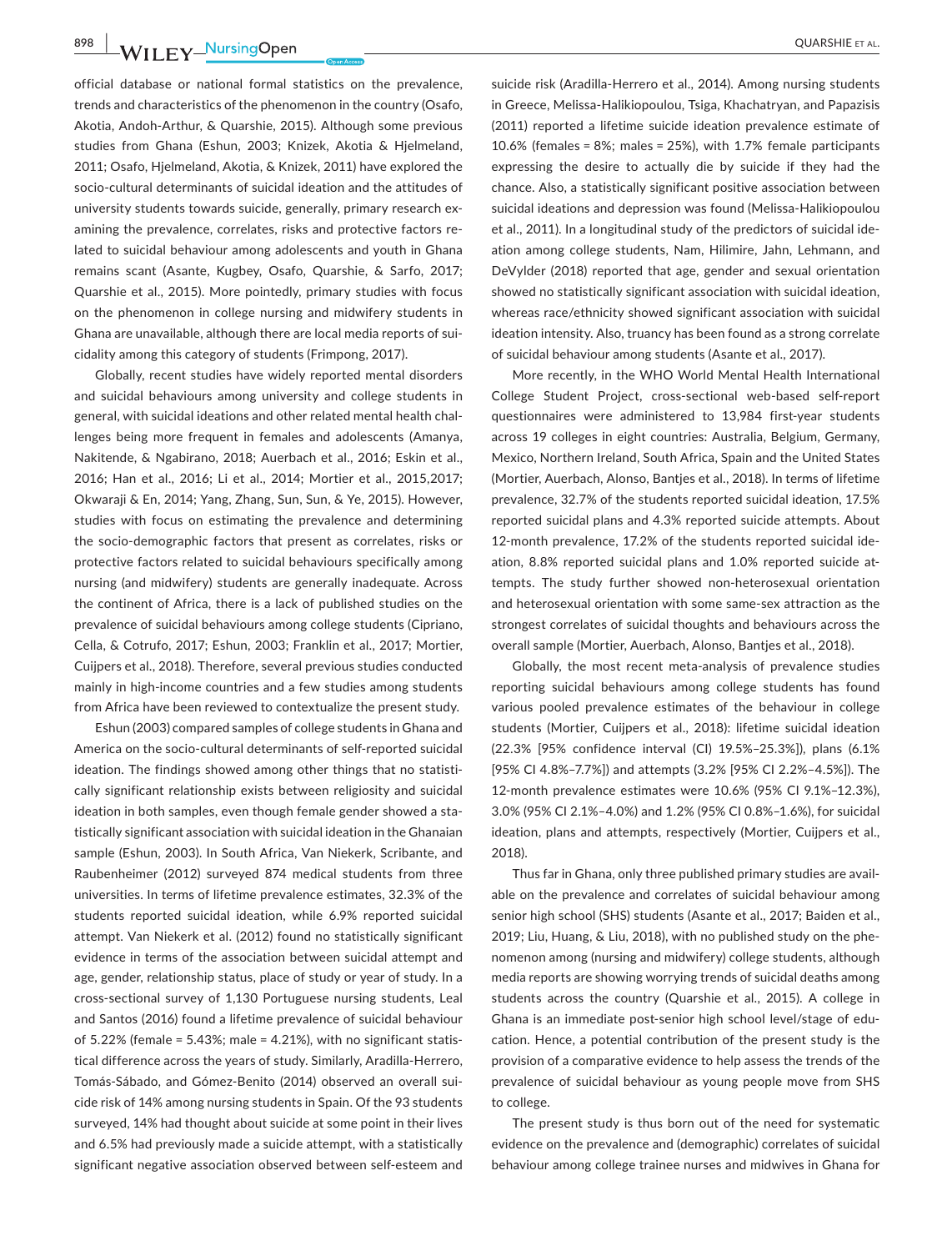a pioneering understanding of the extent of the problem among this population and to potentially inform intervention and prevention ef‐ forts and programmes in the country. Specifically, this study seeks to provide exploratory, descriptive evidence on the prevalence es‐ timates of suicidal behaviour (ideations, planning, threats and at‐ tempts) and the associations between some socio‐demographic factors and suicidal behaviour risk among nursing and midwifery college students in Ghana.

## **1.1** | **Structure of nursing education in Ghana**

Ghana is a West African country with a nurse‐population ratio of 1:542 (Ghana Health Service, 2017). Being the first to achieve in‐ dependence from colonial rule, Ghana led the development of nurses' education, with the establishment of the first university‐ based diploma programme to train nurses in tropical Africa (Opare & Mill, 2000). Detailed historical facts and contemporary develop‐ ment of nursing and midwifery training in Ghana have been provided elsewhere (see Adu‐Gyamfi & Brenya, 2016; Bell, Rominski, Bam, Donkor, & Lori, 2013; Bvumbwe & Mtshali, 2018; Opare & Mill, 2000; Talley, 2006). The nursing and midwifery professions remain female‐dominated in Ghana and as such fewer males enrol as trainees (Adu‐Gyamfi & Brenya, 2016; Tagoe & Quarshie, 2017; Talley, 2006). Although some universities in Ghana offer nursing and midwifery training programmes, most nurses and midwives in the country are educated in training colleges often with a teaching hospital affiliation (Bell et al., 2013). Currently, four basic nursing and midwifery programmes (Registered General Nursing, Registered midwifery, Registered Community Health Nursing and Registered Mental Health Nursing) are offered by universities and training col‐ leges across the country (Nursing & Midwifery Council of Ghana – NMCG, 2018). Annually, about 400 persons graduate from nursing and midwifery training institutions in Ghana (Darko, 2015).

#### **1.2** | **Theoretical framework**

The theory guiding this study is the risk-protective factor model (Monahan, Oesterle, Rhew, & Hawkins, 2014). Risk and protective factors play a critical role in suicide prevention and identifying risk, and protective factors provide critical information to assess and man‐ age suicide risk in individuals. Socio‐demographic factors such as non‐ heterosexual orientation, female gender, low socio-economic status, first year of college, marital status, family relationships, adolescence, among others, have been found to be associated with increased odds and/or risk factors of suicidal behaviour (Aranmolate, Bogan, Hoard, & Mawson, 2017; Engin, Gurkan, Dulgerler, & Arabaci, 2009; Eshun, 2003; Fox et al., 2018; Hawton, Saunders, & O'Connor, 2012; Mortier, Auerbach, Alonso, Axinn et al., 2018; Mortier, Auerbach, Alonso, Bantjes et al., 2018; Mortier, Cuijpers et al., 2018; Mortier et al., 2017,2015; Tyssen, Vaglum, Grønvold, & Ekeberg, 2001). Some studies have shown religious involvement, being married and hav‐ ing supportive social connections (Colucci & Martin, 2008; Gearing & Alonzo, 2018; Milner et al., 2015) to be associated with reduced

 **|** QUARSHIE et al. **899**

TABLE 1 Socio‐demographic characteristics of participants (*N* = 305)

| <b>Characteristics</b>        | Frequency | %    |
|-------------------------------|-----------|------|
| Gender                        |           |      |
| Female                        | 277       | 90.8 |
| Male                          | 28        | 9.2  |
| Religious groups              |           |      |
| Christian                     | 287       | 94.4 |
| Muslim                        | 17        | 5.6  |
| Ethnic groups                 |           |      |
| Akan                          | 138       | 46.2 |
| Ewe                           | 71        | 23.7 |
| Ga-Dangme                     | 66        | 22.1 |
| Guan                          | 5         | 1.7  |
| Other $a$                     | 19        | 6.2  |
| In romantic relationship      |           |      |
| <b>No</b>                     | 157       | 52.2 |
| Yes                           | 144       | 47.8 |
| Sexual orientation            |           |      |
| Heterosexual                  | 241       | 91.6 |
| Non-heterosexual <sup>b</sup> | 22        | 8.4  |
| Marital status                |           |      |
| Single                        | 288       | 94.4 |
| Married                       | 11        | 3.6  |
| Other                         | 6         | 2.0  |
| Year of study                 |           |      |
| 1st year                      | 82        | 26.9 |
| 2nd year                      | 121       | 39.7 |
| 3rd year                      | 102       | 33.4 |
| Programme of study            |           |      |
| <b>RGN</b>                    | 160       | 52.5 |
| Midwifery                     | 83        | 27.2 |
| <b>RCHN</b>                   | 62        | 20.3 |
| School residential status     |           |      |
| Resident                      | 257       | 84.3 |
| Non-resident                  | 48        | 15.7 |
| Truancy <sup>c</sup>          |           |      |
| ≤5 days                       | 288       | 94.7 |
| >5 days                       | 48        | 5.3  |

*Notes*. RCHN: Registered Community Health Nursing; RGN: Registered General Nursing.

<sup>a</sup>Ten response options were provided under ethnic groups; however, each of six options had frequencies <5, hence were grouped into an "other" category. <sup>b</sup>A disproportionately higher number of the participants self‐identified as heterosexual, compared to lesbian, gay, bisexual and transgender orientations, which were collapsed into "non-heterosexual." <sup>c</sup>Truancy refers to number of days absent from college without permission during the past 12 months.

odds of suicidal behaviour and/or as protective factors against sui‐ cide ideation and attempts. However, in the present study, besides estimating the prevalence of suicidal behaviour, it is aimed to explore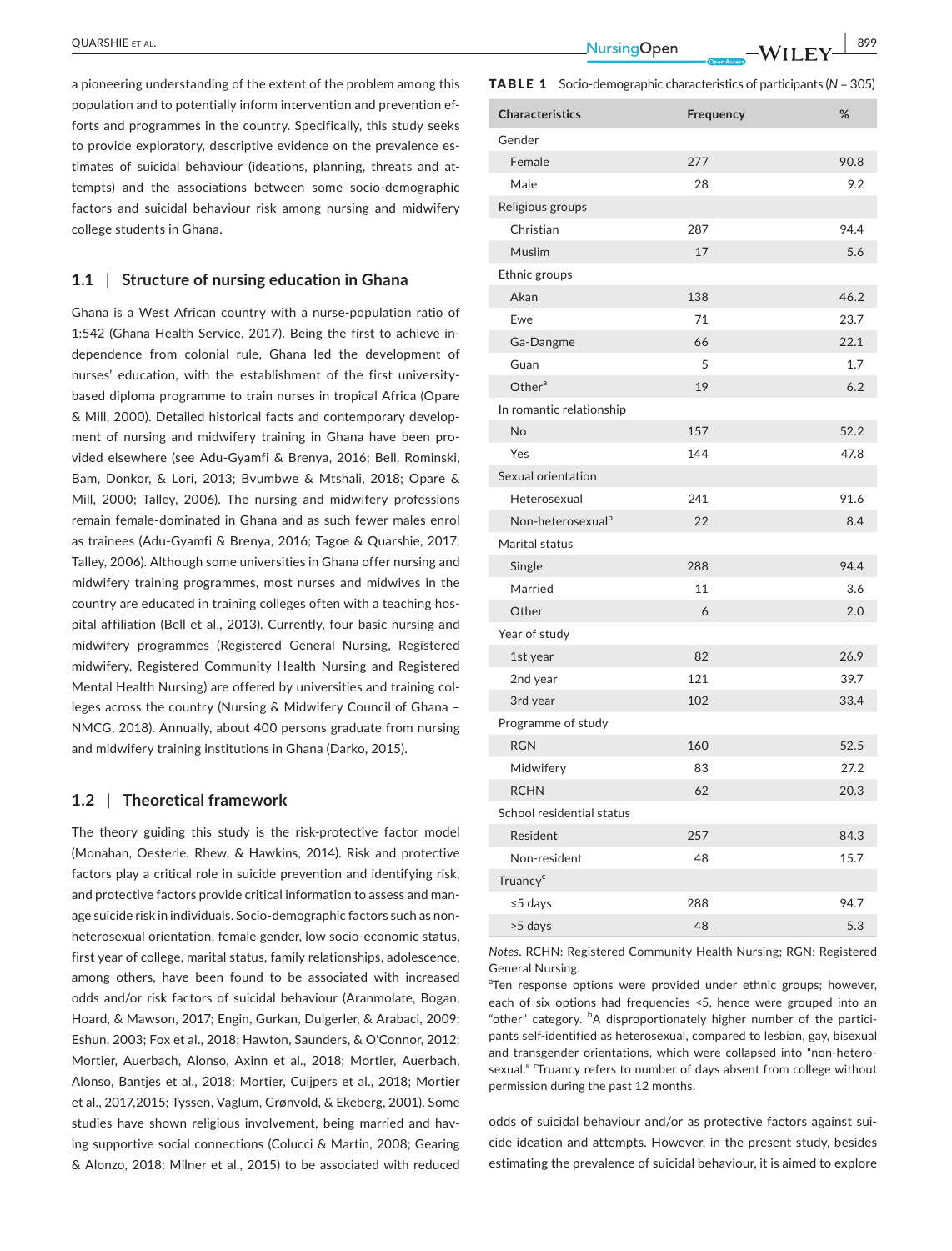**900 WII EV** NursingOpen QUARSHIE ET AL.

the associations between some socio‐demographic factors (i.e., age, gender, religious groups, ethnic groups, romantic relationship status, sexual orientation, marital status, year of study, programme of study, school residential status and truancy) and suicidal behaviour risk among nursing and midwifery college students in Ghana.

# **2** | **DESIGN AND METHODS**

The general methodological approach to this study was descriptive in nature. Specifically, we used a cross-sectional (prevalence) survey design (Lachat et al., 2016) involving the use of a standardized questionnaire. The survey was conducted between March and May 2017 at the Nurses and Midwifery Training College, Korle‐Bu, Accra, Ghana. Three hundred twenty (320) questionnaires were distributed out of which 305 questionnaires were returned with complete infor‐ mation, yielding a 95% response rate.

Table 1 shows the key demographic characteristics of the par‐ ticipants in this study. As of the time of this study, the student pop‐ ulation of the institution of interest was 1,042. Thus, guided by the sample size determination table of Krejcie and Morgan (1970) a sam‐ ple of 278 was computed (taken level of precision = 0.5, chi‐square for 1 degree of freedom = 3.841 and population proportion = 0.50). Additional 42 questionnaires were administered to make up for po‐ tential losses due to incompleteness and non‐return of question‐ naires. For each level (year of study) programme, there were three classes. A class was randomly selected at each course level of study, and all the students in each randomly selected class qualified to re‐ spond to the survey. The 305 were made up of 277 females (90.8%) and 28 males (9.2%), reflecting the consistent disproportionate gen‐ der distribution of participants in previous studies among this group of students in Ghana (Tagoe & Quarshie, 2017). The participants were aged between 18–35 years, with a mean age of 22.49 years (*SD* = 2.39). Table 1 shows the socio‐demographic characteristics of the participants. Most participants self-identified as Christian (94.4%), heterosexual (91.6%), single (94.4%) and enrolled on the Registered General Nurse (RGN) programme (52.5%).

## **2.1** | **Measures**

The questionnaire used for this study was in English and consisted of two parts. The first part was made up of 11 items on socio‐de‐ mographic characteristics of the participants: age, gender, religious group, ethnic group, romantic relationship status, sexual orientation, marital status, years of study, programme of study, school residential status and truancy (see Table 1). The second part of the question‐ naire was made up of the four-item Suicide Behavior Questionnaire-Revised (SBQ‐R) developed by Osman et al. (2001). The phrasing of each item was such that it asked about different aspects of suicidal behaviours (i.e., ideation/thoughts, plan/planning, threats and at‐ tempts). The first item explored whether the respondent had ever had thoughts of suicide or engaged in suicidal behaviour in his/her lifetime (i.e., *have you ever thought about or attempted to kill yourself?*).

The second question evaluated how frequent, over the preceding 12 months, the respondent had been having ideations of suicide (i.e., *how often have you thought about killing yourself in the past year?*). The third question enquired about threats to engage in suicidal behav‐ iour (i.e., *have you ever told someone that you were going to commit suicide, or that you might do it?*). The last question explored the par‐ ticipants' self‐reported likelihood of engaging in a suicidal behaviour in the future (*how likely is it that you will attempt suicide someday?*). A recent validation study among Nigerian University students showed Cronbach's alpha of 0.80, indicating the SBQ‐R as a reliable screen‐ ing tool in non‐clinical samples in West Africa (Aloba, Ojeleye, & Aloba, 2017). The SBQ‐R yields a total score between 3–18 points. For college students and undergraduates, a total score of 7 out of 18 on the SBQ‐R is the cut‐off (≥7) which indicates *high risk of suicidal behaviour,* whereas a total score between 3–6 indicates *low risk of suicidal behaviour* (Osman et al., 2001).

#### **2.2** | **Data analysis**

The answered questionnaires were checked for completeness, and data were entered into the Statistical Package for Social Sciences (SPSS version 21.0) for analysis. The list-wise deletion of missing data approach was used, as the loss of cases due to missing data was <5% (Graham, 2009). Specifically, frequencies and cross-tabulations were used to ascertain the prevalence estimates (and their overall 95% confidence intervals) of suicidal behaviours across the socio‐ demographic characteristics of the participants. For further analysis, the socio‐demographic variables (shown in Table 1) were included as the correlates/explanatory variables, while the total score on the SBQ‐R, *suicidal behaviour risk*, was included as the outcome variable. The chi-square  $(\chi^2)$  test was used to examine possible relationships between the specified categorical explanatory variables and suicidal behaviour risk; Fisher's exact test was used where a cell expected fre‐ quency was less than five counts (Agresti, 2002; Kim, 2017). Point‐ biserial correlation tests were performed to assess the associations between the continuous explanatory variables and suicidal behaviour risk (Prematunga, 2012). Given the general categorical nature of the data and the binary response format of the outcome variable (i.e., suicidal behaviour risk, scored *low* or *high*), binary logistic re‐ gression (Agresti, 2002) was used to ascertain possible associations between the correlates and the outcome variable. The candidate explanatory variables (i.e., socio‐demographic variables) were entered in the multivariable logistic regression model whether or not they had a statistically significant bivariate  $(\chi^2)$  relationship with the outcome variable (Babyak, 2004; Peduzzi, Concato, Kemper, Holford, & Feinstein, 1996). Results of the logistic regression were reported as odds ratios with 95% confidence intervals. Statistically significant results were determined using the *p*‐value <0.05 (*p <* 0.05).

# **2.3** | **Ethical statement**

Prior to the administration of the questionnaire, all the students in each randomly selected class were informed about the study and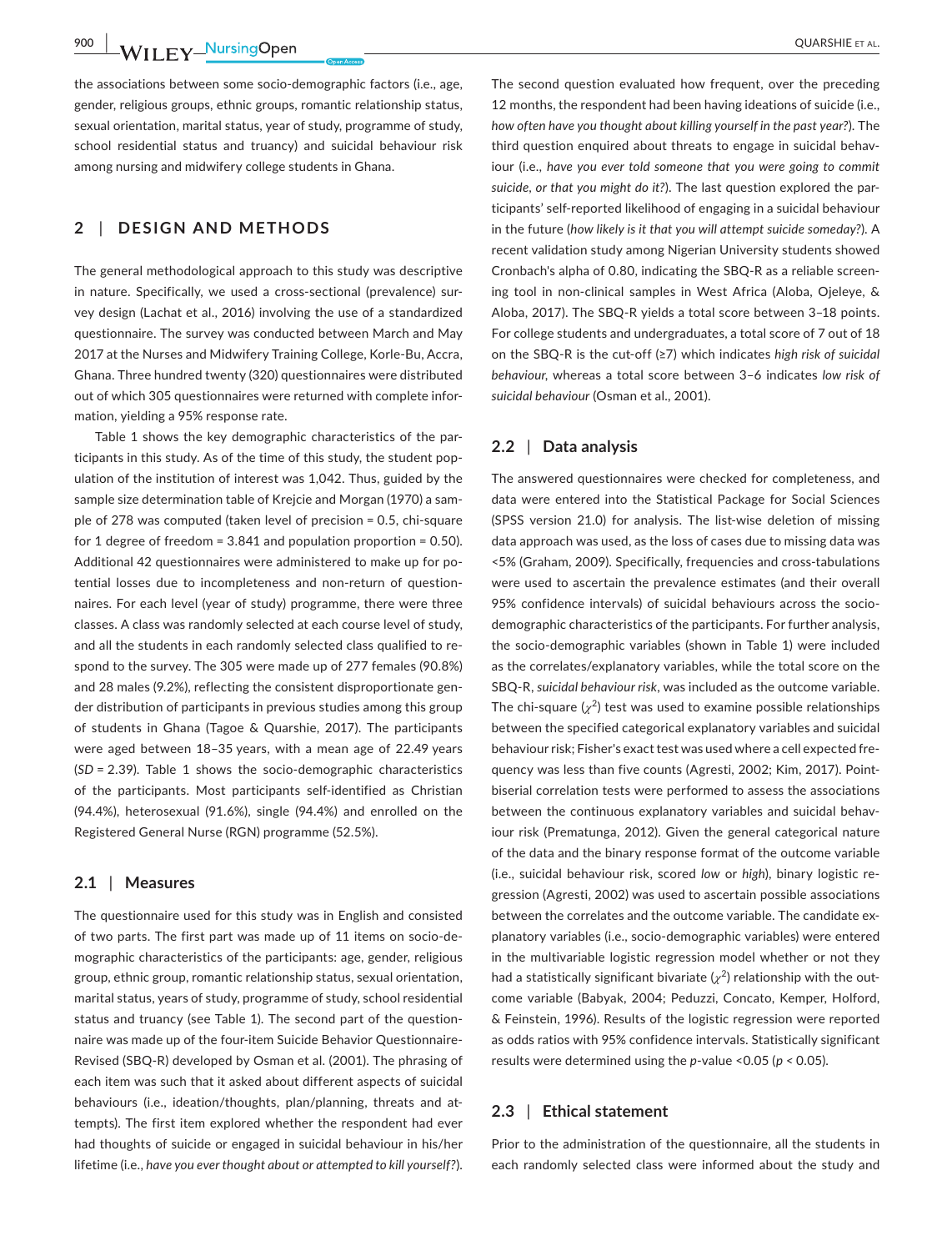**|** QUARSHIE et al. **901**

their questions and concerns were addressed by the researchers. Each participant signed an actual consent form. Participation in this study was entirely voluntary. In keeping with the confidentiality and anonymous position of the study, the sitting arrangement was such that the students were made to sit far apart from each other to make it impossible for a participant to see how another participant responded to the survey. Tutors of the college present were not al‐ lowed into the classrooms where the administration of the survey

TABLE 2 Lifetime prevalence estimates of suicidal behaviour (i.e., ideation, plan, threats and attempts), suicidal behaviour risk and chi‐square test

|                           |                     |                     |               |                     | Suicidal behaviour risk |           |          |                |
|---------------------------|---------------------|---------------------|---------------|---------------------|-------------------------|-----------|----------|----------------|
|                           | Ideation            | Plan                | <b>Threat</b> | <b>Attempt</b>      | Low                     | High      |          |                |
|                           | 47 (15.4%)          | 20 (6.6%)           | 41 (13.4%)    | 7(2.3%)             | 279 (91.5%)             | 26 (8.5%) |          |                |
| <b>Variables</b>          | $N(\%)$             | $N(\%)$             | $N$ (%)       | $N(\%)$             | $N$ (%)                 | $N$ (%)   | $\chi^2$ | $p(2$ -tailed) |
| Gender                    |                     |                     |               |                     |                         |           |          |                |
| Female                    | 45(16.2)            | 19(6.9)             | 39 (14.0)     | 6(2.2)              | 253 (91.3)              | 24(8.7)   | 0.08     | 1.00           |
| Male                      | 2(7.1)              | 1(3.6)              | 2(7.1)        | 1(3.6)              | 26(92.9)                | 2(7.1)    |          |                |
| Religious groups          |                     |                     |               |                     |                         |           |          |                |
| Christian                 | 45(15.7)            | 19(6.6)             | 39 (13.6)     | 7(2.4)              | 263 (91.6)              | 24(8.4)   | 0.28     | 0.65           |
| Muslim                    | 1(5.9)              | 1(5.9)              | 2(11.8)       | 0                   | 15(88.2)                | 2(11.8)   |          |                |
| Ethnic groups             |                     |                     |               |                     |                         |           |          |                |
| Akan                      | 17(12.3)            | 9(6.5)              | 20(14.5)      | 4(2.9)              | 128 (92.8)              | 10(7.2)   | 6.50     | 0.17           |
| Ewe                       | 14 (19.7)           | 5(7.0)              | 9(12.7)       | 0                   | 68 (95.8)               | 3(4.2)    |          |                |
| Ga-Dangme                 | 14(21.2)            | 3(4.5)              | 9(13.6)       | 2(3.0)              | 56 (84.8)               | 10(15.2)  |          |                |
| Guan                      | $\mathsf{O}$        | 1(20.0)             | 1(20.0)       | 1(20.0)             | 4(80.0)                 | 1(20.0)   |          |                |
| Other                     | 1(5.3)              | 1(5.3)              | 1(5.3)        | $\mathsf{O}$        | 17(89.5)                | 2(10.5)   |          |                |
| In romantic relationship  |                     |                     |               |                     |                         |           |          |                |
| No                        | 23(16.0)            | 12(8.3)             | 16(11.1)      | 5(3.5)              | 132 (91.7)              | 12(8.3)   | 0.03     | 1.00           |
| Yes                       | 24(15.3)            | 7(4.5)              | 24(15.3)      | 2(1.3)              | 143 (91.1)              | 14(8.9)   |          |                |
| Sexual orientation        |                     |                     |               |                     |                         |           |          |                |
| Heterosexual              | 34(14.1)            | 14(5.8)             | 32(13.3)      | 6(2.5)              | 222 (92.1)              | 19 (7.9)  | 0.04     | 0.69           |
| Non-hetero-               | 2(9.1)              | 3(13.6)             | 4(18.2)       | 1(4.5)              | 20 (90.9)               | 2(9.1)    |          |                |
| sexual                    |                     |                     |               |                     |                         |           |          |                |
| Marital status            |                     |                     |               |                     |                         |           |          |                |
| Single                    | 45 (15.6)           | 19 (6.6)            | 35 (12.2)     | 6(2.1)              | 265 (92.0)              | 23(8.0)   | 4.85     | 0.09           |
| Married                   | $\mathsf{O}\xspace$ | $\mathsf{O}\xspace$ | 3(27.3)       | 1(9.1)              | 10 (90.9)               | 1(9.1)    |          |                |
| Other                     | 2(33.3)             | 1(16.7)             | 3(50.0)       | $\mathsf{O}\xspace$ | 4(66.7)                 | 2(33.3)   |          |                |
| Year of study             |                     |                     |               |                     |                         |           |          |                |
| 1st year                  | 16(19.5)            | 7(8.5)              | 13(15.9)      | 1(1.2)              | 76 (92.7)               | 6(7.3)    | 0.52     | 0.77           |
| 2nd year                  | 20(16.5)            | 10(8.3)             | 18 (14.9)     | 4(3.3)              | 109 (90.1)              | 12 (9.9)  |          |                |
| 3rd year                  | 11(10.8)            | 3(2.9)              | 10(9.8)       | 2(2.0)              | 94 (92.2)               | 8(7.8)    |          |                |
| Programme of study        |                     |                     |               |                     |                         |           |          |                |
| <b>RGN</b>                | 30(18.8)            | 8(5.0)              | 20 (12.5)     | 4(2.5)              | 144 (90.0)              | 16 (10.0) | 0.97     | 0.62           |
| Midwifery                 | 14(16.9)            | $\mathsf{O}\xspace$ | 10 (12.0)     | 3(3.6)              | 77 (92.8)               | 6(7.2)    |          |                |
| <b>RCHN</b>               | 3(4.8)              | 12 (19.4)           | 11(17.7)      | $\mathsf O$         | 58 (93.5)               | 4(6.5)    |          |                |
| School residential status |                     |                     |               |                     |                         |           |          |                |
| Resident                  | 44(17.1)            | 10(3.9)             | 32(12.5)      | 7(2.7)              | 235 (91.4)              | 22(8.6)   | 0.003    | 1.00           |
| Non-resident              | 3(6.3)              | 10(20.8)            | 9(18.8)       | $\mathsf O$         | 44 (91.7)               | 4(8.3%)   |          |                |
| Truancy                   |                     |                     |               |                     |                         |           |          |                |
| $\leq$ 5 days             | 44(15.3)            | 19(6.6)             | 39 (13.5)     | 7(2.4)              | 263 (91.3)              | 25(8.7)   | 0.114    | 1.00           |
| >5 days                   | 3(18.8)             | 1(6.3)              | 2(12.5)       | 0                   | 15 (93.8)               | 1(6.3)    |          |                |

*Note*. RCHN: Registered Community Health Nursing; RGN: Registered General Nursing.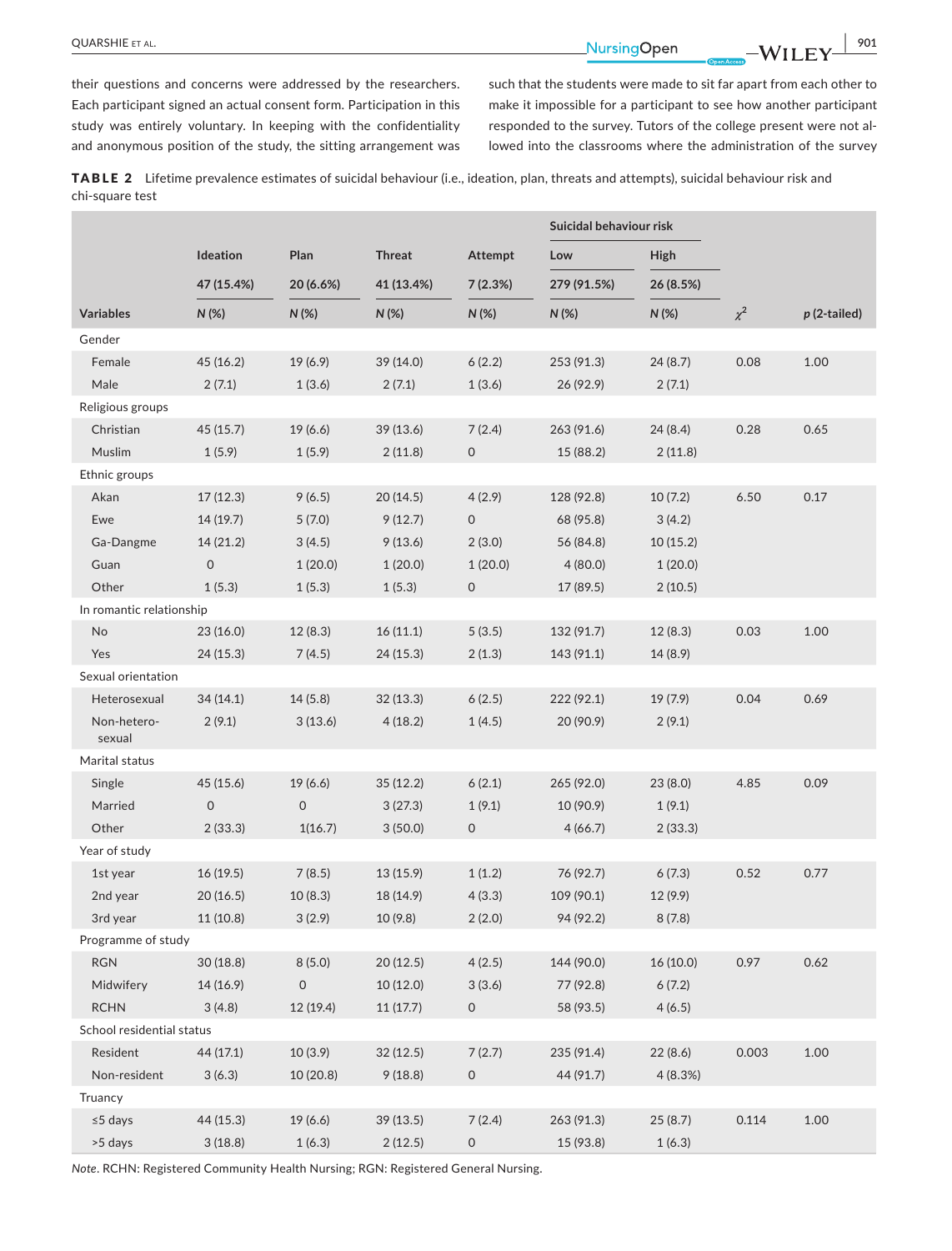**902 WII FY** NursingOpen QUARSHIE ET AL.

was in session. Averagely, it took about 15 min to complete the ques‐ tionnaire. This study received approval from the Centre for Suicide and Violence Research, Accra and permission from the Nurses and Midwifery College, Korle‐Bu, Accra, Ghana.

# **3** | **RESULT**

The results of the data analysis are presented in relation to the prevalence estimates of suicidal behaviour and possible demographic correlates of suicidal behaviour risk.

## **3.1** | **Prevalence estimates of suicidal behaviours**

Table 2 shows the univariate analysis (frequencies and proportions) of the demographic variables and suicidal behaviours: overall life‐ time suicide ideation (15.4%; 95% CI = 0.11–0.20 [female = 16.2%; male = 7.1%]), lifetime suicide plans (6.6%; 95% CI = 0.04–0.10 [fe‐ male = 6.9%; male = 3.6%]) and lifetime suicide attempt (2.3%; 95% CI = 0.01–0.05 [female = 2.2%; male = 3.6%]). Lifetime suicide threat was 13.4% (*N* = 41; female = 14.1%; male = 7.1%). It is worth noting that the participants in the suicide plan, suicide threat and suicide attempt subgroups might also have had suicide ideations.

The 12-month prevalence estimate of suicidal ideation was 21.3% (95% CI = 0.17–0.26 [female = 21.7%; male = 17.9%]). Furthermore, 2.0% of the participants (female = 2.2%; male = 0.0%) believed that it was likely that in the future they would attempt sui‐ cide. Again,  $8.5\%$  (95% CI = 0.06-0.12) of the nursing and midwifery college students surveyed met the criterion for the categorization as being at a *high risk* of suicidal behaviour (Table 2), indicating the need for further clinical assessment or referral to a mental health professional.

Relative to the Christian participants, the Muslims reported lower scores on suicidal ideations and plans (with no lifetime attempted suicide), but higher on suicidal behaviour risk (Muslim = 12.0%; Christian = 8.4%). Also, although more married students reported

lifetime suicide attempts (9.1%) compared students who self-identified as single (2.1%), in terms of suicidal behaviour risk, both groups were fairly similar, while students of *other* marital status scored the highest (33.3%) on suicidal behaviour risk. Students with non-heterosexual orientation, married students and students of registered community health nursing (RCHN) all reported no likelihood of fu‐ ture suicidal behaviour. Students of RGN reported high suicidal be‐ haviour risk (10.0%), compared with the midwifery (7.2%) and RCHN students (6.5%). The risk of suicidal behaviour was relatively similar across the three levels of study (1st year = 7.3%, 2nd year = 9.9% and 3rd year = 7.8%), although the 2nd-year students were at a slightly higher risk. Similarly, students who identified as not in a romantic relationship were identified to be at a slightly higher risk of suicidal behaviour (5.0%) relative to those students who responded "yes" (3.2%) to being in a romantic relationship at the time of the study.

# **3.2** | **Socio‐demographic correlates of suicidal behaviour risk**

The statistical test for possible univariate relationships (chi‐square test) between the socio-demographic variables and suicidal behaviour risk found no statistically significant results (Table 2). A pointbiserial correlation was run to determine the relationship between age and suicidal behaviour risk; there was a statistically non-significant positive correlation between age and suicidal behaviour risk (*r* pb = 0.063, *N* = 305, *p* = 0.271).

In Table 2, several of the socio‐demographic variables showed sparse data bias (Greenland, Mansournia, & Altman, 2016) in terms of suicidal behaviour risk, mostly less than five cases in the *high* category. Thus, to avoid an unstable logistic regression model due to the sparse data problem, we applied the relaxed rule of at least five events per variable (Vittinghoff & McCulloch, 2007) to select the socio‐demographic variables included as correlates in the final logistic regression model. As shown in Table 3, the final logistic regression model was not statistically significant  $(\chi^2_{(df = 4)} = 1.774,$ *p* = 0.777), accounting for 1.3% of the variance in the outcome

| Variables in                |           |       |         |            | 95% CI for AOR |       |  |
|-----------------------------|-----------|-------|---------|------------|----------------|-------|--|
| model                       | $\beta$   | Wald  | p-value | <b>AOR</b> | Lower          | Upper |  |
| Age                         | 0.092     | 1.312 | 0.252   | 1.10       | 0.94           | 1.30  |  |
| In romantic<br>relationship | 0.090     | 0.047 | 0.828   | 1.09       | 0.49           | 2.50  |  |
| Year of study               |           |       |         |            |                |       |  |
| 1st year                    | Reference |       |         |            |                |       |  |
| 2nd year                    | 0.270     | 0.261 | 0.609   | 1.31       | 0.47           | 3.69  |  |
| 3rd year                    | 0.009     | 0.000 | 0.987   | 1.01       | 0.33           | 3.07  |  |
| Constant                    | $-4.628$  | 6.070 | 0.014   | 0.010      |                |       |  |

TABLE 3 Logistic regression assessing the association between socio‐ demographic variables and suicidal behaviour risk

*Notes*. AOR: adjusted odds ratio; CI: confidence interval; *β*: beta value.

Coding of variables in model: Age (coded continuously); In romantic relationship ( $No = 0$ , Yes = 1); Year of study (1 year = 0; 2nd year = 1; 3rd year = 2)

Model summary:  $\chi^2_{(df = 4)}$  = 1.774, *p* = 0.777 (Cox & Snell *R*<sup>2</sup> = 0.006; Nagelkerke *R*<sup>2</sup> = 0.013; Homer & Lemeshow test = 0.918).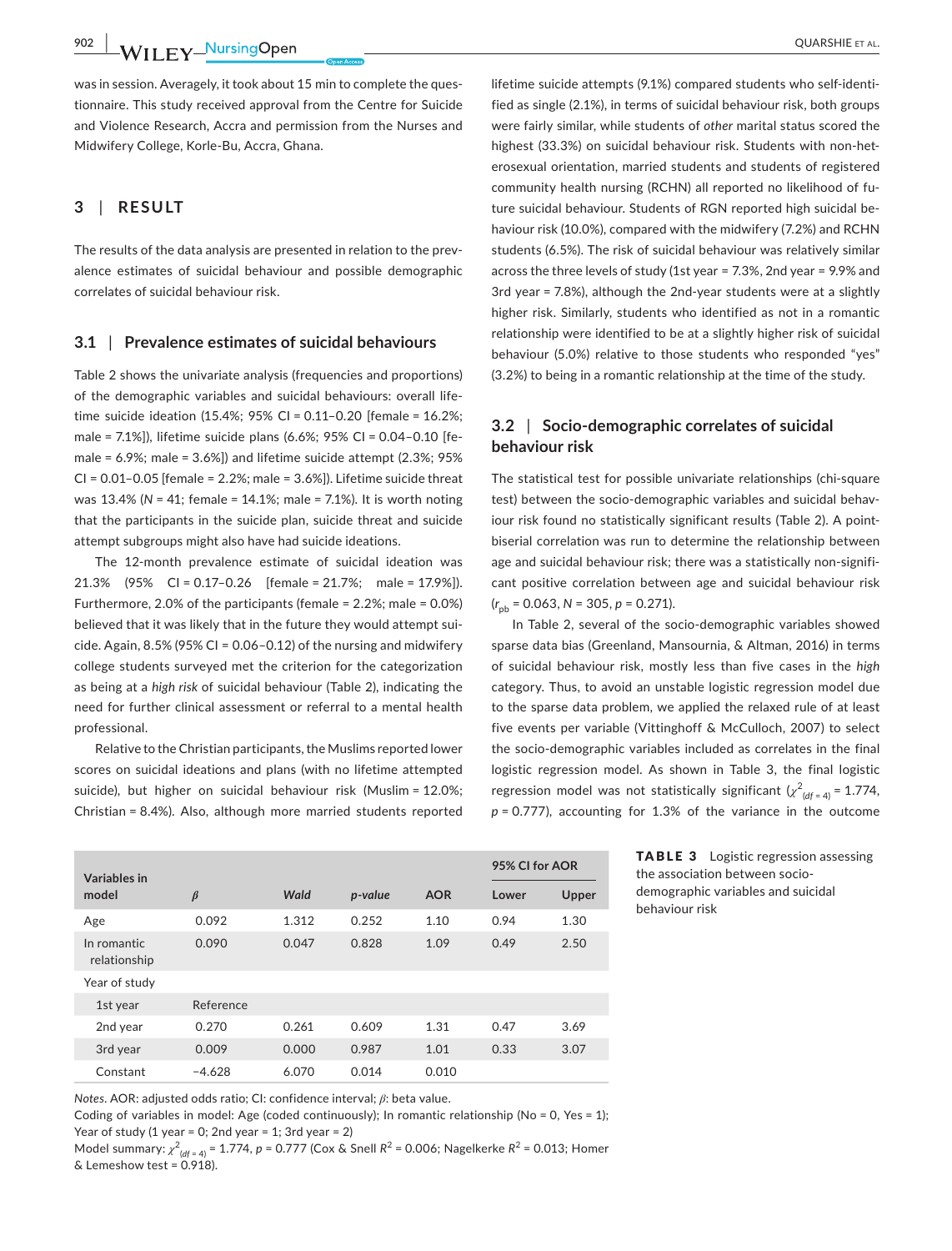variable (Nagelkerke  $R^2$  = 0.013). In other words, the model did not show any statistically significant distinction between participants who scored low and high on suicidal behaviour risk. Thus, the prevalence of suicidal behaviour, differences and associations observed in this study is descriptive in nature rather than statistical.

# **4** | **DISCUSSION**

To our knowledge, this is the first study from Ghana that provides estimates of the prevalence of suicidal behaviour (ideations, plans, threats and attempts) and tries to document potential socio‐demo‐ graphic correlates of the behaviour among nursing and midwifery college students.

#### **4.1** | **Prevalence of suicidal behaviour**

The main finding of this study is that 8.5% (female = 8.7%; male = 7.1%) of the 305 nursing and midwifery college students surveyed met the cut‐off criterion for the categorization as at high risk of suicidal be‐ haviour. The overall lifetime prevalence estimates of suicide ideation (15.4%; female = 16.2%; male = 7.1%), plans (6.6%; female = 6.9%; male = 3.6%), threats (13.4%; female = 14.1%; male = 7.1%) and at‐ tempts  $(2.3\%;$  female =  $2.2\%;$  male =  $3.6\%$  and the 12-month prevalence estimate of suicide ideation (21.3%; female = 21.7%; male = 17.9%) reported in this study are generally comparable to those found in high-income countries, with more females than males reporting suicidal behaviour.. The 12‐month prevalence estimate of suicide ideation found in this study (21.3%) is comparable and quite consistent with the recent prevalence estimates among senior high school students in Ghana—18.2% (Asante et al., 2017; Baiden et al., 2019). More pointedly, the findings on the prevalence estimates of suicidal behaviour in this study are consistent with the global situation as found in the meta‐analysis by Mortier, Cuijpers et al. (2018). Put together, the prevalence estimates of suicidal behaviour and risk found in this study resonate with recent calls and campaigns from Ghana (Andoh‐Arthur, Asante, & Osafo, 2015) and elsewhere (Mortali & Moutier, 2018; Pace, Silk, Nazione, Fournier, & Collins‐Eaglin, 2018) for the improvement of on‐site counselling services to facilitate mental health help‐seeking by students on college campuses. To this end, emphasis has been placed on mental health literacy and stigma reduction, as doing this has the potential of encouraging students, particularly, males, to seek profes‐ sional help (Rafal, Gatto, & DeBate, 2018).

It is evident in this study that more females than males reported both lifetime and 12‐month suicidal ideations, even though the suicidal behaviour risk between females and males is comparable (Table 2). This observation is consistent with previous studies in the area from high‐income countries (Aradilla‐Herrero et al., 2014; Leal & Santos, 2016) and among young people generally (Asante et al., 2017; Hawton et al., 2012; O'Connor et al., 2018), but contradicts the finding by Melissa-Halikiopoulou et al. (2011) that lifetime suicidal ideations are higher among males than female nursing students in Greece.

Also, the students who reported as being in a romantic relationship scored lower on the suicidal behaviour risk, relative to those who reported as not in a romantic relationship. One potential explanation for this is that being in a relationship strengthens individuals' sense of belongingness and could be a protective factor against suicidal behaviour. Additionally, meaningful social relationships represent an important avenue for support, which could help individuals deal with distress (Rhoades, Kamp Dush, Atkins, Stanley, & Markman, 2011). Generally, although the evidence presented in this study does not provide enough basis to attribute the reported prevalence estimates of suicidal behaviour to the family circumstances or even psycho‐ pathology of the participants, it may point to the general stressful nature of nursing and medical education in Ghana; admissions into government funded training institutions are fiercely competitive and once admitted a student must keep to the required performance to avoid being dismissed. Many students (who are often the first to go to college in their families) are expected by their families to be successful; students who are less resilient and lack strong support system may experience suicidal tendencies and other mental health challenges (Adu‐Gyamfi & Brenya, 2016; Evans‐Lacko & Thornicroft, 2019; Hakim et al., 2018).

## **4.2** | **Demographic correlates of suicidal behaviour**

This study also attempted to describe some of the possible demo‐ graphic correlates of suicidal behaviour among college nursing and midwifery students. However, the analysis showed no statistically significant associations, even though some odds ratios greater one (OR > 1) were obtained. The statistically insignificant results ob‐ tained in relation to the chi‐square tests and logistic regression analysis in this study may be attributable to three factors. The first plausible reason has to do with guarded responses or non‐disclosure mainly due to the general negative attitudes towards suicide and suicidal behaviour in Ghana. Attempted suicide is a crime in Ghana (Mishara & Weisstub, 2016); it is religiously sinful (Osafo et al., 2015), and morally, it is even tabooed to openly talk about suicide and sui‐ cidal behaviours (Sarpong, 2006). There is evidence to suggest that people found guilty of this code have been jailed or given hefty fines (Adinkrah, 2013). Knowledge of this law and social mores might have discouraged the participants from honestly reporting their histories of suicidal behaviours.

The second reason could be the possibility that as trainee healthcare professionals, the participants might be aware of the medical dan‐ ger associated with attempting suicide, even though having suicidal ideations might seem less threatening. Previous studies have shown that among the pathways to suicidal death, the transition from sui‐ cidal ideations to death by suicide is less strong, compared with the transition from suicide attempts to death by suicide (Van Heeringen, Hawton, & Williams, 2000). Thus, our participants' possible awareness of the strong connection between suicide attempt and death might ac‐ count for the low estimates of suicide attempts in this study.

The third plausible reason is related to the sample size of this study. A cursory visual inspection of Table 2 shows frequent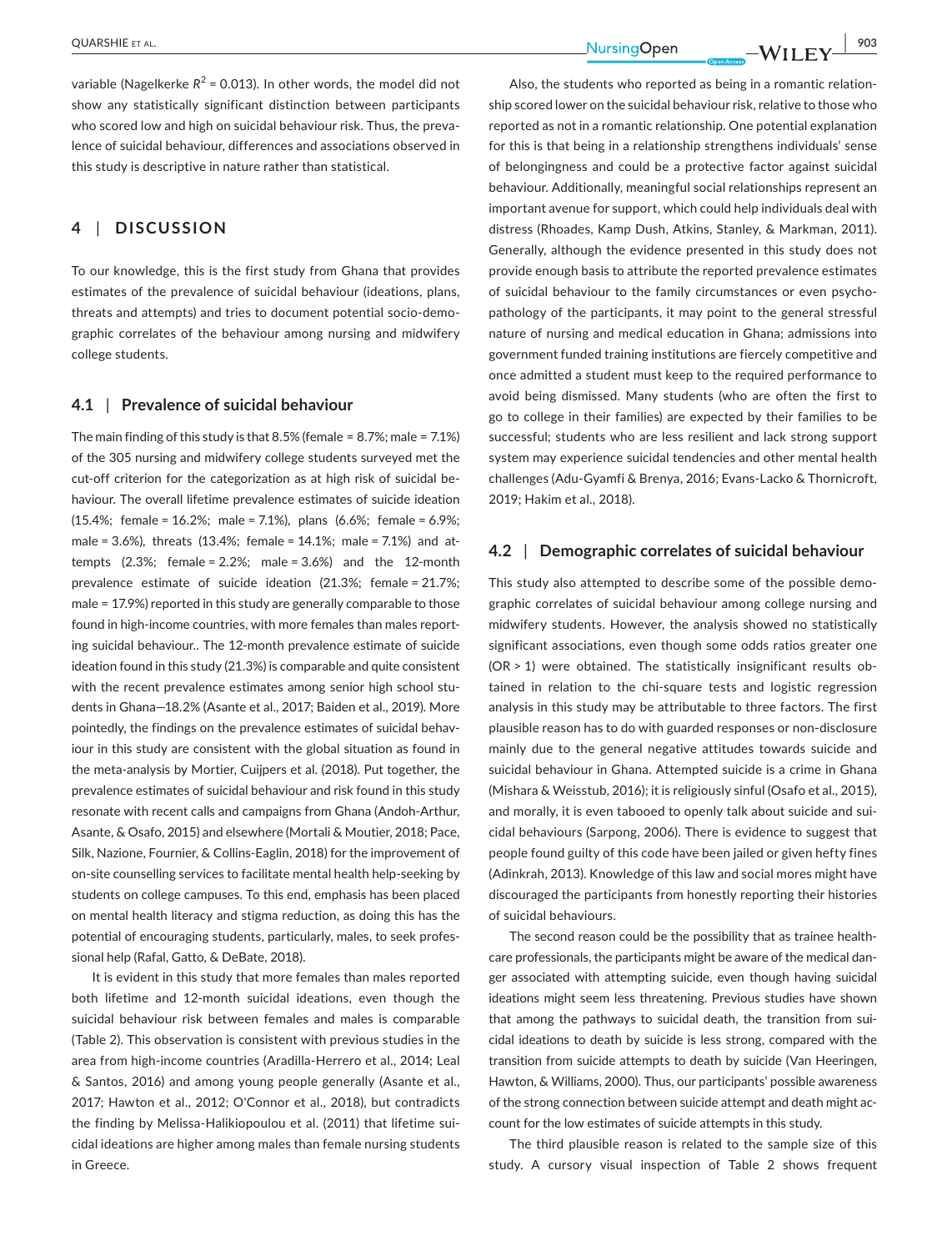**904 WII EV\_NursingOpen** QUARSHIE ET AL.

occurrence of zero cells and a relatively wide spread of sparse data. Widely spread sparse data lead to insignificant (or extremely signif‐ icant) chi-square results (Greenland et al., 2016; McHugh, 2013). Future studies may consider obtaining a relatively larger sample of participants to partly avoid the problem of sparse data.

## **4.3** | **Implications**

This study has important implications for healthcare professionals and administration of nursing and midwifery training colleges (in Ghana) and research. An awareness of the suicidal behaviour risk and prevalence of suicidal behaviours among students should un‐ derscore the need for periodic screening of college students and the strengthening of on‐site student mental health and counselling services. Suicidal ideation should be a major concern for (mental) healthcare providers serving students and trainers of these students in colleges. In terms of research, the findings of this study could serve a useful beginning point for more detailed and broader research on suicidal behaviours among nursing and college students in Ghana.

# **4.4** | **Limitations**

The findings of this research should not be taken without regard to the plausible limitations related to the study. First, the prevalence es‐ timates may be an underestimation of the true extent of the problem among college students in Ghana. Previous studies have found non‐ disclosure of suicidal behaviours among college students (De Luca, Yan, Lytle, & Brownson, 2014). This tendency of non-disclosure, coupled with the highly stigmatized nature of suicidal behaviour in Ghana (Osafo et al., 2015), might have precluded our participants from fully reporting their history of suicidal behaviour, thereby providing socially desirable responses. Also, given that the data are cross-sectional, causation of suicidal behaviours cannot be inferred. Additionally, the data for this study were collected from nursing and midwifery students from one training college, which limits the generalizability of the find‐ ings; hence, future studies can broaden the sample to include trainees from other nursing programmes and training colleges in the country. Despite these limitations, this study contributes pioneering descrip‐ tive evidence to our knowledge about the prevalence estimates of suicidal behaviour among nursing and midwifery college students in Ghana.

# **5** | **CONCLUSION**

This study highlights the reality of suicidal behaviours among nursing and midwifery college students in Ghana and underscores the need to sensitize all stakeholders to promote mental health intervention efforts focusing on this group of students to improve early detection and treat‐ ment and support. The findings may also point to developing strategies and initiatives for suicide prevention on the campuses of nursing and midwifery training institutions in Ghana to building support networks and increasing awareness about the signs of suicidal behaviours.

# **CONFLICT OF INTEREST**

The authors declare that they have no conflict of interest.

# **ORCID**

*Emmanuel Nii‐Boye Quarshi[e](https://orcid.org/0000-0002-8720-2355)* <https://orcid.org/0000-0002-8720-2355> *Joshua King Safo Lartey* <https://orcid.org/0000-0001-7217-5764>

# **REFERENCES**

- Adinkrah, M. (2013). Criminal prosecution of suicide attempt survivors in Ghana. *International Journal of Offender Therapy and Comparative Criminology*, *57*(12), 1477–1497. [https://doi.](https://doi.org/10.1177/0306624X12456986) [org/10.1177/0306624X12456986](https://doi.org/10.1177/0306624X12456986)
- Adu‐Gyamfi, S., & Brenya, E. (2016). Nursing in Ghana: A search for Florence nightingale in an African City. *International Scholarly Research Notices*, *2016*, 9754845,<https://doi.org/10.1155/2016/9754845>
- Agresti, A. (2002). *Categorical data analysis* (2nd ed.). New Jersey, NJ: John Wiley & Sons Inc.
- Aloba, O., Ojeleye, O., & Aloba, T. (2017). The psychometric charac‐ teristics of the 4‐item Suicidal Behaviors Questionnaire‐Revised (SBQ‐R) as a screening tool in a non‐clinical sample of Nigerian uni‐ versity students. *Asian Journal of Psychiatry*, *26*, 46–51. [https://doi.](https://doi.org/10.1016/j.ajp.2017.01.017) [org/10.1016/j.ajp.2017.01.017](https://doi.org/10.1016/j.ajp.2017.01.017)
- Amanya, S. B., Nakitende, J., & Ngabirano, T. D. (2018). A cross‐sectional study of stress and its sources among health professional students at Makerere University, Uganda. *Nursing Open*, *5*(1), 70–76. [https://doi.](https://doi.org/10.1002/nop2.113) [org/10.1002/nop2.113](https://doi.org/10.1002/nop2.113)
- Andoh‐Arthur, J., Asante, K. O., & Osafo, J. (2015). Determinants of psy‐ chological help‐seeking intentions of university students in Ghana. *International Journal for the Advancement of Counselling*, *37*(4), 330– 345. <https://doi.org/10.1007/s10447-015-9247-2>
- Aradilla‐Herrero, A., Tomás‐Sábado, J., & Gómez‐Benito, J. (2014). Associations between emotional intelligence, depression and sui‐ cide risk in nursing students. *Nurse Education Today*, *34*(4), 520–525. <https://doi.org/10.1016/j.nedt.2013.07.001>
- Aranmolate, R., Bogan, D. R., Hoard, T., & Mawson, A. R. (2017). Suicide risk factors among LGBTQ youth: Review. *JSM Schizophrenia*, *2*(2), 1011.
- Asante, K. O., Kugbey, N., Osafo, J., Quarshie, E. N. B., & Sarfo, J. O. (2017). The prevalence and correlates of suicidal behaviours (ideation, plan and attempt) among adolescents in senior high schools in Ghana. *SSM‐Population Health*, *3*, 427–434. [https://doi.](https://doi.org/10.1016/j.ssmph.2017.05.005) [org/10.1016/j.ssmph.2017.05.005](https://doi.org/10.1016/j.ssmph.2017.05.005)
- Auerbach, R. P., Alonso, J., Axinn, W. G., Cuijpers, P., Ebert, D. D., Green, J. G., ... Bruffaerts, R. (2016). Mental disorders among college students in the World Health Organization world mental health surveys. *Psychological Medicine*, *46*(14), 2955–2970. [https://doi.org/10.1017/](https://doi.org/10.1017/S0033291716001665) [S0033291716001665](https://doi.org/10.1017/S0033291716001665)
- Babyak, M. A. (2004). What you see may not be what you get: A brief, nontechnical introduction to overfitting in regression‐type models. *Psychosomatic Medicine*, *66*(3), 411–421.
- Baiden, P., Kuuire, V. Z., Shrestha, N., Tonui, B. C., Dako‐Gyeke, M., & Peters, K. K. (2019). Bullying victimization as a predictor of suicidal ideation and suicide attempt among senior high school students in Ghana: Results from the 2012 Ghana Global School‐Based Health Survey. *Journal of School Violence*, *18*(2), 300–317. [https://doi.org/10](https://doi.org/10.1080/15388220.2018.1486200) [.1080/15388220.2018.1486200](https://doi.org/10.1080/15388220.2018.1486200)
- Bell, S. A., Rominski, S., Bam, V., Donkor, E., & Lori, J. (2013). Analysis of nursing education in Ghana: Priorities for scaling‐up the nursing workforce. *Nursing & Health Sciences*, *15*(2), 244–249. [https://doi.](https://doi.org/10.1111/nhs.12026) [org/10.1111/nhs.12026](https://doi.org/10.1111/nhs.12026)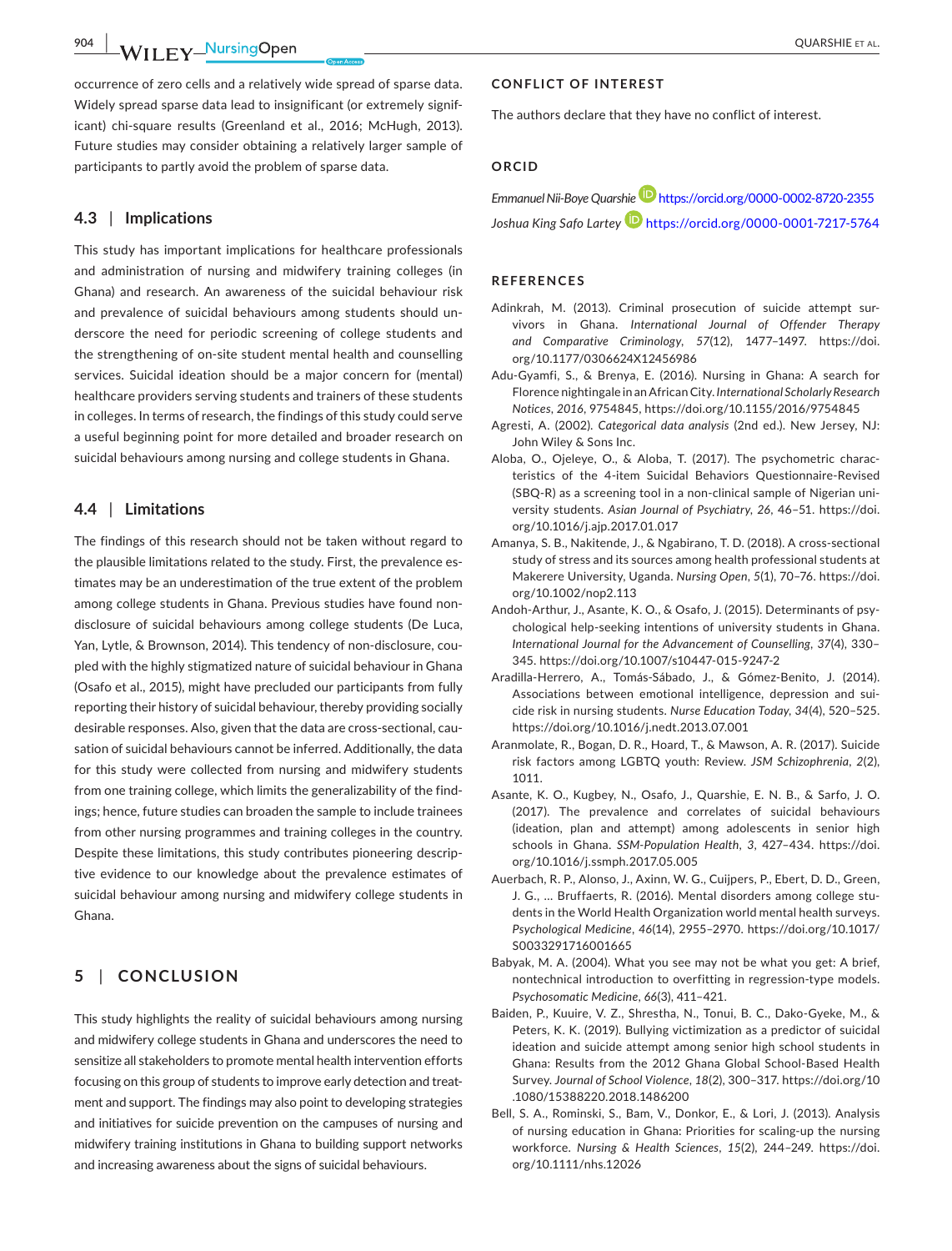- Bvumbwe, T., & Mtshali, N. (2018). Nursing education challenges and solutions in Sub Saharan Africa: An integrative review. *BMC Nursing*, *17*(1), 3.<https://doi.org/10.1186/s12912-018-0272-4>
- Cipriano, A., Cella, S., & Cotrufo, P. (2017). Nonsuicidal self‐injury: A systematic review. *Frontiers in Psychology*, *8*, 1946. [https://doi.](https://doi.org/10.3389/fpsyg.2017.01946) [org/10.3389/fpsyg.2017.01946](https://doi.org/10.3389/fpsyg.2017.01946)
- Colucci, E., & Martin, G. (2008). Religion and spirituality along the sui‐ cidal path. *Suicide and Life‐Threatening Behavior*, *38*(2), 229–244. <https://doi.org/10.1521/suli.2008.38.2.229>
- Daily Graphic. (2017). JHS student commits suicide at Akyem Osiem. Retrieved from [http://www.graphic.com.gh/news/general-news/](http://www.graphic.com.gh/news/general-news/jhs-student-commits-suicide-at-akyem-osiem.html) [jhs-student-commits-suicide-at-akyem-osiem.html](http://www.graphic.com.gh/news/general-news/jhs-student-commits-suicide-at-akyem-osiem.html)
- Dailyguide Africa. (2016). Unusual suicide rate. Retrieved from [http://](http://dailyguideafrica.com/unusual-suicide-rate/) [dailyguideafrica.com/unusual-suicide-rate/](http://dailyguideafrica.com/unusual-suicide-rate/)
- Dailyguide Africa. (2017a). MP's daughter hangs herself. Retrieved from <http://dailyguideafrica.com/mps-daughter-hangs/>
- Dailyguide Africa. (2017b). 21‐yr‐old boy commits suicide, leaves love note for girlfriend. Retrieved from [http://dailyguideafrica.](http://dailyguideafrica.com/21-yr-old-boy-commits-suicide-leaves-love-note-girlfriend/) [com/21-yr-old-boy-commits-suicide-leaves-love-note-girlfriend/](http://dailyguideafrica.com/21-yr-old-boy-commits-suicide-leaves-love-note-girlfriend/)
- Darko, S. (2015). *How Ghana has reversed exodus of nurses*. Accra, Ghana: BBC Africa. Retrieved from [https://www.bbc.co.uk/news/](https://www.bbc.co.uk/news/world-africa-31637774) [world-africa-31637774](https://www.bbc.co.uk/news/world-africa-31637774)
- De Luca, S., Yan, Y., Lytle, M., & Brownson, C. (2014). The associations of race/ethnicity and suicidal ideation among college students: A latent class analysis examining precipitating events and disclosure patterns. *Suicide and Life‐Threatening Behavior*, *44*(4), 444–456. [https://doi.](https://doi.org/10.1111/sltb.12102) [org/10.1111/sltb.12102](https://doi.org/10.1111/sltb.12102)
- Engin, E., Gurkan, A., Dulgerler, S., & Arabaci, L. B. (2009). University students' suicidal thoughts and influencing factors. *Journal of Psychiatric and Mental Health Nursing*, *16*(4), 343–354. [https://doi.](https://doi.org/10.1111/j.1365-2850.2008.01377.x) [org/10.1111/j.1365-2850.2008.01377.x](https://doi.org/10.1111/j.1365-2850.2008.01377.x)
- Eshun, S. (2003). Sociocultural determinants of suicide ideation: A com‐ parison between American and Ghanaian college samples. *Suicide and Life‐Threatening Behavior*, *33*(2), 165–171. [https://doi.org/10.1521/](https://doi.org/10.1521/suli.33.2.165.22779) [suli.33.2.165.22779](https://doi.org/10.1521/suli.33.2.165.22779)
- Eskin, M., Sun, J.‐M., Abuidhail, J., Yoshimasu, K., Kujan, O., Janghorbani, M., … Voracek, M. (2016). Suicidal behavior and psychological distress in uni‐ versity students: A 12‐nation study. *Archives of Suicide Research*, *20*(3), 369–388.<https://doi.org/10.1080/13811118.2015.1054055>
- Evans‐Lacko, S., & Thornicroft, G. (2019). WHO World Mental Health Surveys International College Student initiative: Implementation issues in low‐and middle‐income countries. *International Journal of Methods in Psychiatric Research*, e1756. [advance online publication]. <https://doi.org/10.1002/mpr.1756>
- Fox, K. R., Hooley, J. M., Smith, D. M., Ribeiro, J. D., Huang, X., Nock, M. K., & Franklin, J. C. (2018). Self-injurious thoughts and behaviors may be more common and severe among people identifying as a sexual minority. *Behavior Therapy*, *49*(5), 768–780. [https://doi.](https://doi.org/10.1016/j.beth.2017.11.009) [org/10.1016/j.beth.2017.11.009](https://doi.org/10.1016/j.beth.2017.11.009)
- Franklin, J. C., Ribeiro, J. D., Fox, K. R., Bentley, K. H., Kleiman, E. M., Huang, X., … Nock, M. K. (2017). Risk factors for suicidal thoughts and behaviors: A meta‐analysis of 50 years of research. *Psychological Bulletin*, *143*(2), 187–232.<https://doi.org/10.1037/bul0000084>
- Frimpong, B. (2017). Nursing student commits suicide. Retrieved from <http://dailyguideafrica.com/nursing-student-commits-suicide/>
- Gearing, R. E., & Alonzo, D. (2018). Religion and suicide: New findings. *Journal of Religion and Health*, *57*, 2478–2499.
- Ghana Health Service (2017). The health sector in Ghana: Facts and fig‐ ures. Retrieved from <https://www.ghanahealthservice.org/>
- Ghana Statistical Service (2013). *2010 population and housing census: Demographic, social, economic and housing characteristics*. Accra, Ghana: Ghana Statistical Service.
- Graham, J. W. (2009). Missing data analysis: Making it work in the real world. *Annual Review of Psychology*, *60*, 549–576. [https://doi.](https://doi.org/10.1146/annurev.psych.58.110405.085530) [org/10.1146/annurev.psych.58.110405.085530](https://doi.org/10.1146/annurev.psych.58.110405.085530)
- Greenland, S., Mansournia, M. A., & Altman, D. G. (2016). Sparse data bias: A problem hiding in plain sight. *BMJ*, *352*, i1981. [https://doi.](https://doi.org/10.1136/bmj.i1981) [org/10.1136/bmj.i1981](https://doi.org/10.1136/bmj.i1981)
- Hakim, J. G., Chidzonga, M. M., Borok, M. Z., Nathoo, K. J., Matenga, J., Havranek, E., … Campbell, T. B. (2018). Medical Education Partnership Initiative (MEPI) in Zimbabwe: Outcomes and chal‐ lenges. *Global Health: Science and Practice*, *6*(1), 82–92. [https://doi.](https://doi.org/10.9745/GHSP-D-17-00052) [org/10.9745/GHSP-D-17-00052](https://doi.org/10.9745/GHSP-D-17-00052)
- Han, B., Compton, W. M., Eisenberg, D., Milazzo‐Sayre, L., McKeon, R., & Hughes, A. (2016). Prevalence and mental health treatment of suicidal ideation and behavior among college students aged 18–25 years and their non‐college‐attending peers in the United States. *Journal of Clinical Psychiatry*, *77*(6), 815–824.<https://doi.org/10.4088/JCP.15m09929>
- Hawton, K., Saunders, K. E., & O'Connor, R. C. (2012). Self‐harm and suicide in adolescents. *Lancet*, *379*(9834), 2373–2382. [https://doi.](https://doi.org/10.1016/S0140-6736(12)60322-5) [org/10.1016/S0140-6736\(12\)60322-5](https://doi.org/10.1016/S0140-6736(12)60322-5)
- Kim, H. Y. (2017). Statistical notes for clinical researchers: Chi‐squared test and Fisher's exact test. *Restorative Dentistry & Endodontics*, *42*(2), 152–155. <https://doi.org/10.5395/rde.2017.42.2.152>
- Knizek, B. L., Akotia, C. S., & Hjelmeland, H. (2011). A qualitative study of attitudes toward suicide and suicide prevention among psychology students in Ghana. *Omega-journal of Death and Dying*, *62*(2), 169–186.
- Krejcie, R. V., & Morgan, D. W. (1970). Determining sample size for re‐ search activities. *Educational and Psychological Measurement*, *30*(3), 607–610.<https://doi.org/10.1177/001316447003000308>
- Kubi, V. (2017). 9 suicide committed within 14 days. Retrieved from [https://](https://dailyguidenetwork.com/9-suicide-committed-within-14-days/) [dailyguidenetwork.com/9-suicide-committed-within-14-days/](https://dailyguidenetwork.com/9-suicide-committed-within-14-days/)
- Lachat, C., Hawwash, D., Ocké, M. C., Berg, C., Forsum, E., Hörnell, A., … Kolsteren, P. (2016). Strengthening the Reporting of Observational Studies in Epidemiology–nutritional epidemiology (STROBE‐nut): An extension of the STROBE statement. *Nutrition Bulletin*, *41*(3), 240–251.
- Leal, S. C., & Santos, J. C. (2016). Suicidal behaviors, social support and reasons for living among nursing students. *Nurse Education Today*, *36*, 434–438.<https://doi.org/10.1016/j.nedt.2015.09.012>
- Li, Z. Z., Li, Y. M., Lei, X. Y., Zhang, D., Liu, L., Tang, S. Y., & Chen, L. (2014). Prevalence of suicidal ideation in Chinese college students: A meta‐ analysis. *PLoS One*, *9*(10), e104368. [https://doi.org/10.1371/journal.](https://doi.org/10.1371/journal.pone.0104368) [pone.0104368](https://doi.org/10.1371/journal.pone.0104368)
- Liu, X., Huang, Y., & Liu, Y. (2018). Prevalence, distribution, and associ‐ ated factors of suicide attempts in young adolescents: School‐based data from 40 low‐income and middle‐income countries. *PLoS One*, *13*(12), e0207823.<https://doi.org/10.1371/journal.pone.0207823>
- McHugh, M. L. (2013). The chi‐square test of independence. *Biochemia Medica*, *23*(2), 143–149. <https://doi.org/10.11613/BM.2013.018>
- Melissa‐Halikiopoulou, C., Tsiga, E., Khachatryan, R., & Papazisis, G. (2011). Suicidality and depressive symptoms among nursing students in northern Greece. *Health Science Journal*, *5*(2), 90–97.
- Milner, A., Page, A., Morrell, S., Hobbs, C., Carter, G., Dudley, M., … Taylor, R. (2015). Social connections and suicidal behaviour in young Australian adults: Evidence from a case–control study of persons aged 18–34 years in NSW, Australia. *SSM‐Population Health*, *1*, 1–7. <https://doi.org/10.1016/j.ssmph.2015.09.001>
- Mishara, B. L., & Weisstub, D. N. (2016). The legal status of suicide: A global review. *International Journal of Law and Psychiatry*, *44*, 54–74. <https://doi.org/10.1016/j.ijlp.2015.08.032>
- Monahan, K. C., Oesterle, S., Rhew, I., & Hawkins, J. D. (2014). The rela‐ tion between risk and protective factors for problem behaviors and depressive symptoms, antisocial behavior and alcohol use in adoles‐ cence. *Journal of Community Psychology*, *42*(5), 621–638. [https://doi.](https://doi.org/10.1002/jcop.21642) [org/10.1002/jcop.21642](https://doi.org/10.1002/jcop.21642)
- Mortali, M., & Moutier, C. (2018). Facilitating help‐seeking behavior among medical trainees and physicians using the interactive screening program. *Journal of Medical Regulation*, *104*(2), 27–36. [https://doi.](https://doi.org/10.30770/2572-1852-104.2.27) [org/10.30770/2572-1852-104.2.27](https://doi.org/10.30770/2572-1852-104.2.27)